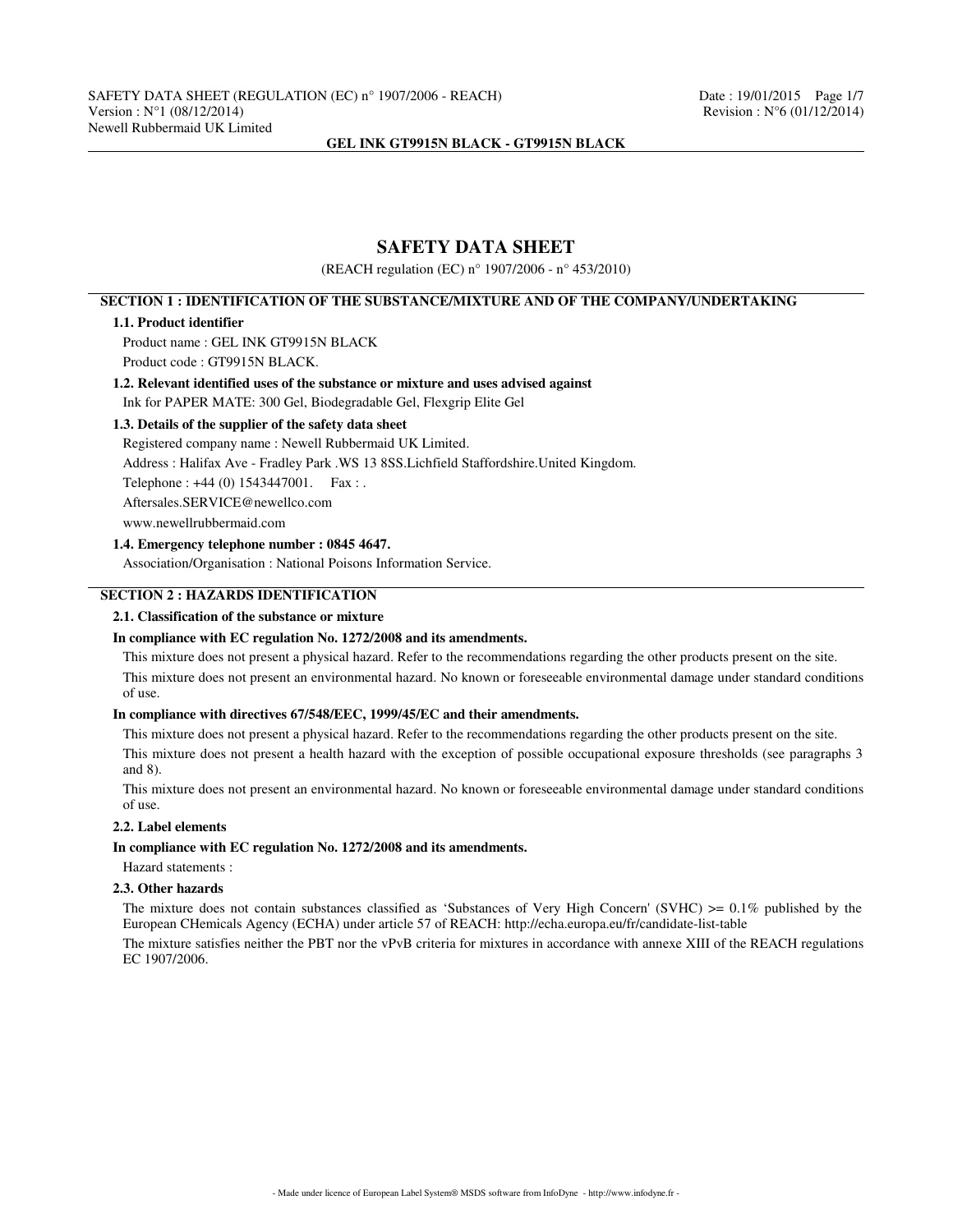# **SECTION 3 : COMPOSITION/INFORMATION ON INGREDIENTS**

# **3.2. Mixtures**

**Composition :**

| Identification       | (EC) 1272/2008      | 67/548/EEC | Note              | $\%$                |
|----------------------|---------------------|------------|-------------------|---------------------|
| $ CAS: 6428-31-5$    | GHS07               | Xi         |                   | $2.5 \le x \% < 10$ |
|                      | Wng                 | Xi:R36/38  |                   |                     |
| C.I. DIRECT BLACK 19 | Skin Irrit. 2, H315 |            |                   |                     |
|                      | Eye Irrit. 2, H319  |            |                   |                     |
| INDEX: 603-002-00-5  | GHS <sub>02</sub>   |            | $\lceil 1 \rceil$ | $0 \le x \% < 2.5$  |
| $ CAS: 64-17-5$      | Dgr                 | F:R11      |                   |                     |
| EC: 200-578-6        | Flam. Liq. 2, H225  |            |                   |                     |
|                      |                     |            |                   |                     |
| <b>ETHANOL</b>       |                     |            |                   |                     |

#### **Information on ingredients :**

[1] Substance for which maximum workplace exposure limits are available.

# **SECTION 4 : FIRST AID MEASURES**

As a general rule, in case of doubt or if symptoms persist, always call a doctor.

NEVER induce swallowing by an unconscious person.

## **4.1. Description of first aid measures**

#### **In the event of splashes or contact with eyes :**

Wash thoroughly with soft, clean water for 15 minutes holding the eyelids open.

#### **In the event of swallowing :**

In the event of swallowing, if the quantity is small (no more than one mouthful), rinse the mouth with water and consult a doctor. Keep the person exposed at rest. Do not force vomiting.

Seek medical attention, showing the label.

If swallowed accidentally, call a doctor to ascertain whether observation and hospital care will be necessary. Show the label.

## **4.2. Most important symptoms and effects, both acute and delayed**

No data available.

## **4.3. Indication of any immediate medical attention and special treatment needed**

No data available.

# **SECTION 5 : FIREFIGHTING MEASURES**

Non-flammable.

## **5.1. Extinguishing media**

**Suitable methods of extinction**

In the event of a fire, use :

- sprayed water or water mist
- foam
- multipurpose ABC powder
- BC powder
- carbon dioxide (CO2)

#### **Unsuitable methods of extinction**

In the event of a fire, do not use :

- water jet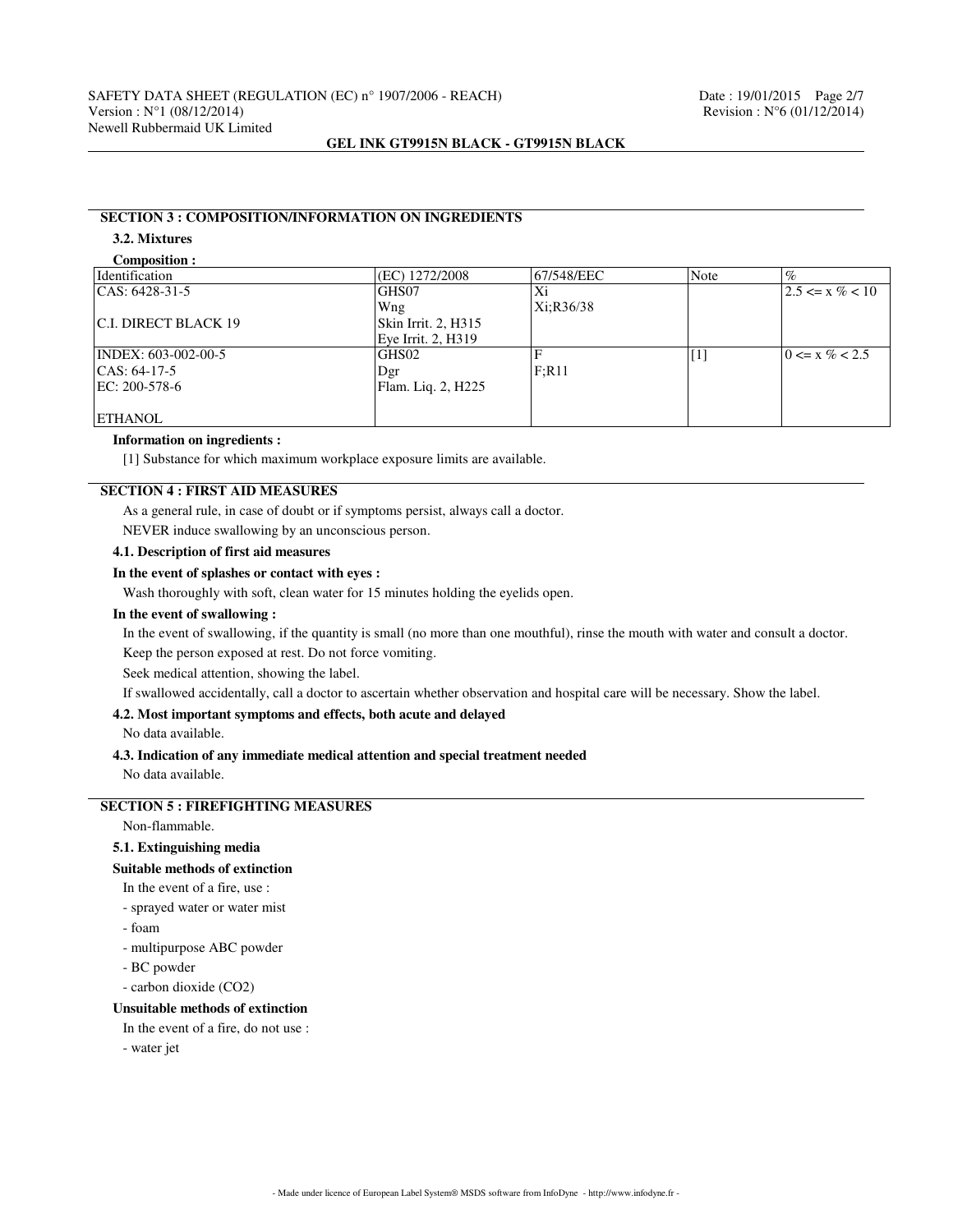#### **5.2. Special hazards arising from the substance or mixture**

A fire will often produce a thick black smoke. Exposure to decomposition products may be hazardous to health.

Do not breathe in smoke.

In the event of a fire, the following may be formed :

- carbon monoxide (CO)

- carbon dioxide (CO2)

## **5.3. Advice for firefighters**

No data available.

## **SECTION 6 : ACCIDENTAL RELEASE MEASURES**

## **6.1. Personal precautions, protective equipment and emergency procedures**

Consult the safety measures listed under headings 7 and 8.

# **For first aid worker**

First aid workers will be equipped with suitable personal protective equipment (See section 8).

#### **6.2. Environmental precautions**

Contain and control the leaks or spills with non-combustible absorbent materials such as sand, earth, vermiculite, diatomaceous earth in drums for waste disposal.

Prevent any material from entering drains or waterways.

## **6.3. Methods and material for containment and cleaning up**

Clean preferably with a detergent, do not use solvents.

#### **6.4. Reference to other sections**

No data available.

# **SECTION 7 : HANDLING AND STORAGE**

Requirements relating to storage premises apply to all facilities where the mixture is handled.

### **7.1. Precautions for safe handling**

Always wash hands after handling.

Remove and wash contaminated clothing before re-using.

Ensure that there is adequate ventilation, especially in confined areas.

#### **Fire prevention :**

Handle in well-ventilated areas.

Prevent access by unauthorised personnel.

#### **Recommended equipment and procedures :**

For personal protection, see section 8.

Observe precautions stated on label and also industrial safety regulations.

Packages which have been opened must be reclosed carefully and stored in an upright position.

## **Prohibited equipment and procedures :**

No smoking, eating or drinking in areas where the mixture is used.

#### **7.2. Conditions for safe storage, including any incompatibilities**

No data available.

#### **Storage**

Keep out of reach of children.

Keep the container tightly closed in a dry, well-ventilated place.

The floor must be impermeable and form a collecting basin so that, in the event of an accidental spillage, the liquid cannot spread beyond this area.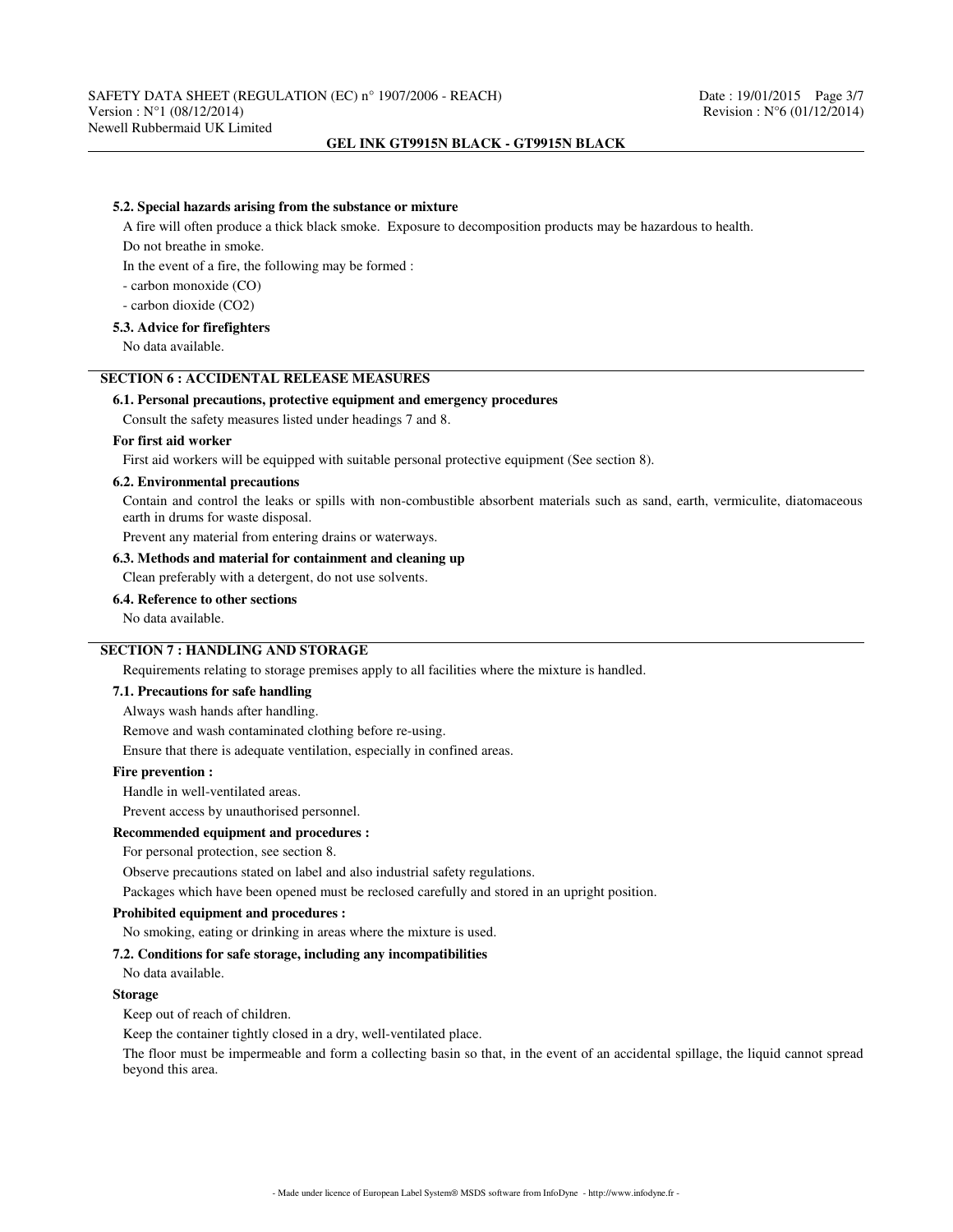### **Packaging**

Always keep in packaging made of an identical material to the original.

## **7.3. Specific end use(s)**

No data available.

# **SECTION 8 : EXPOSURE CONTROLS/PERSONAL PROTECTION**

## **8.1. Control parameters**

# **Occupational exposure limits :**

- ACGIH TLV (American Conference of Governmental Industrial Hygienists, Threshold Limit Values, 2010) :

| <b>CAS</b>                                               | TWA :       | STEL:                     | Ceiling: | Definition :         | Criteria:  |         |
|----------------------------------------------------------|-------------|---------------------------|----------|----------------------|------------|---------|
| $64 - 17 - 5$                                            | $1000$ ppm  |                           |          |                      |            |         |
| - Germany - AGW (BAuA - TRGS 900, 21/06/2010) :          |             |                           |          |                      |            |         |
| <b>CAS</b>                                               | VME :       | VME :                     | Excess   | <b>Notes</b>         |            |         |
| $64 - 17 - 5$                                            | $500$ ml/m3 | $960 \text{ mg/m}$        | 2(II)    | DFG. Y               |            |         |
| - France (INRS - ED984 : 2008) :                         |             |                           |          |                      |            |         |
| <b>CAS</b>                                               | $VME-ppm$ : | $VME-mg/m3$ : $VLE-ppm$ : |          | $VLE-mg/m3$ : Notes: |            | TMP No: |
| $64 - 17 - 5$                                            | 1000        | 1900                      | 5000     | 9500                 |            | 84      |
| - UK / WEL (Workplace exposure limits, EH40/2005, 2007): |             |                           |          |                      |            |         |
| CAS                                                      | TWA :       | STEL:                     | Ceiling: | Definition :         | Criteria : |         |
| $64 - 17 - 5$                                            | $1000$ ppm  | $\overline{\phantom{a}}$  |          |                      |            |         |

### **8.2. Exposure controls**

#### **Personal protection measures, such as personal protective equipment**

Use personal protective equipment that is clean and has been properly maintained.

Store personal protective equipment in a clean place, away from the work area.

Never eat, drink or smoke during use. Remove and wash contaminated clothing before re-using. Ensure that there is adequate ventilation, especially in confined areas.

#### **- Eye / face protection**

Avoid contact with eyes.

Use eye protectors designed to protect against liquid splashes

Before handling, wear safety goggles in accordance with standard EN166.

# **- Hand protection**

Wear suitable protective gloves in the event of prolonged or repeated skin contact.

Use suitable protective gloves that are resistant to chemical agents in accordance with standard EN374.

Gloves must be selected according to the application and duration of use at the workstation.

Protective gloves need to be selected according to their suitability for the workstation in question : other chemical products that may be handled, necessary physical protections (cutting, pricking, heat protection), level of dexterity required.

Type of gloves recommended :

- Natural latex
- Nitrile rubber (butadiene-acrylonitrile copolymer rubber (NBR))
- PVC (polyvinyl chloride)
- Butyl Rubber (Isobutylene-isoprene copolymer)

Recommended properties :

- Impervious gloves in accordance with standard EN374

**- Body protection**

Work clothing worn by personnel shall be laundered regularly.

After contact with the product, all parts of the body that have been soiled must be washed.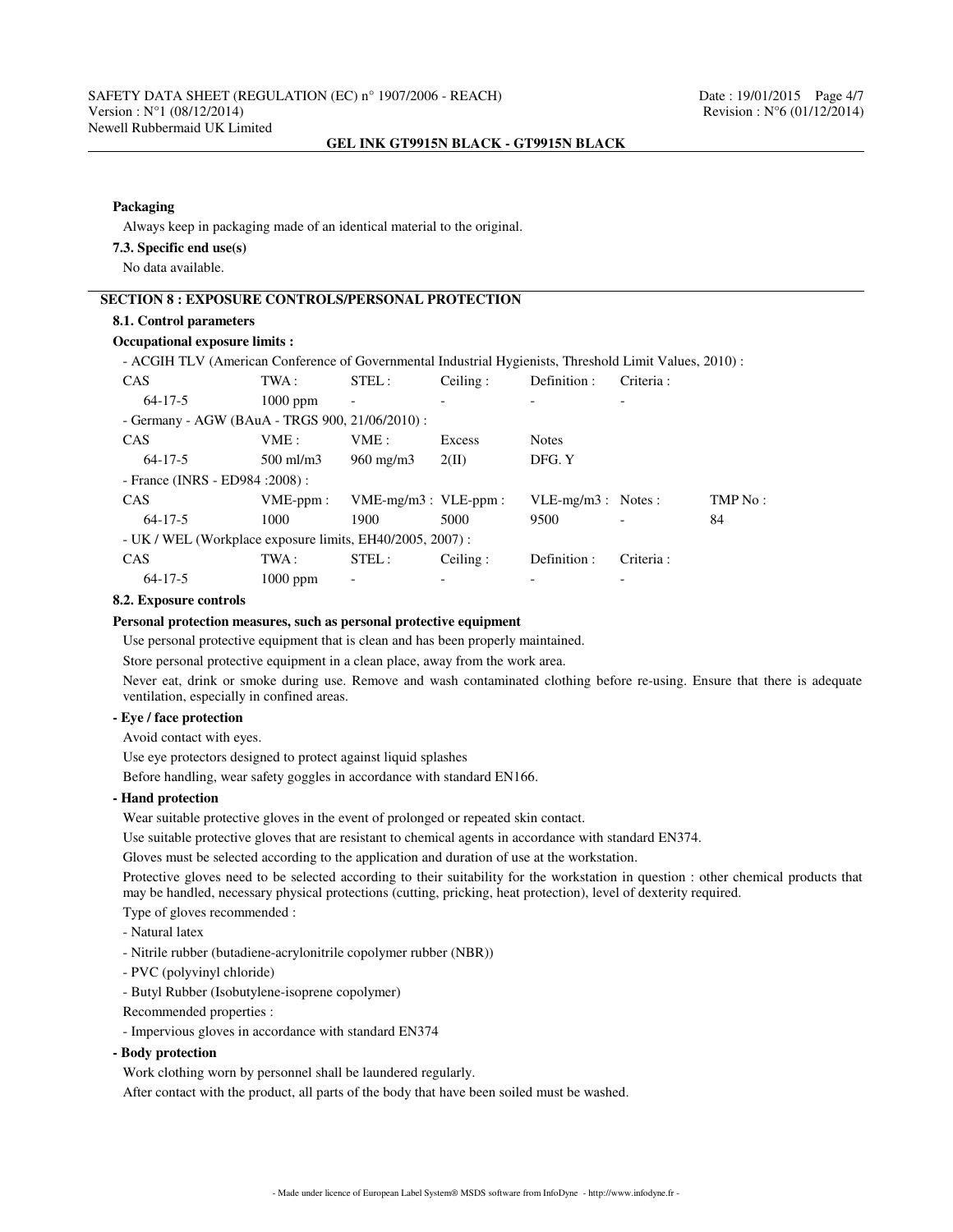#### **SECTION 9 : PHYSICAL AND CHEMICAL PROPERTIES**

| 9.1. Information on basic physical and chemical properties |                 |  |
|------------------------------------------------------------|-----------------|--|
| <b>General information:</b>                                |                 |  |
| Physical state:                                            | Viscous liquid. |  |
| Important health, safety and environmental information     |                 |  |
| pH:                                                        | Not relevant.   |  |
| Boiling point/boiling range:                               | Not specified.  |  |
| Flash Point:                                               | 160.00 °C.      |  |
| Explosive properties, lower explosivity limit $(\%)$ :     | $0.9$ Vol $\%$  |  |
| Vapour pressure $(50^{\circ}C)$ :                          | Not relevant.   |  |
| Density:                                                   | Not stated.     |  |
| Water solubility:                                          | Soluble.        |  |
| Melting point/melting range :                              | Not specified.  |  |
| Self-ignition temperature :                                | Not specified.  |  |
| Decomposition point/decomposition range :                  | Not specified.  |  |
| 9.2. Other information                                     |                 |  |
| No data available.                                         |                 |  |

## **SECTION 10 : STABILITY AND REACTIVITY**

#### **10.1. Reactivity**

No data available.

### **10.2. Chemical stability**

This mixture is stable under the recommended handling and storage conditions in section 7.

#### **10.3. Possibility of hazardous reactions**

When exposed to high temperatures, the mixture can release hazardous decomposition products, such as carbon monoxide and dioxide, fumes and nitrogen oxide.

## **10.4. Conditions to avoid**

Avoid :

- frost

## **10.5. Incompatible materials**

## **10.6. Hazardous decomposition products**

The thermal decomposition may release/form :

- carbon monoxide (CO)

- carbon dioxide (CO2)

# **SECTION 11 : TOXICOLOGICAL INFORMATION**

#### **11.1. Information on toxicological effects**

Splashes in the eyes may cause irritation and reversible damage

#### **11.1.1. Substances**

No toxicological data available for the substances.

#### **11.1.2. Mixture**

No toxicological data available for the mixture.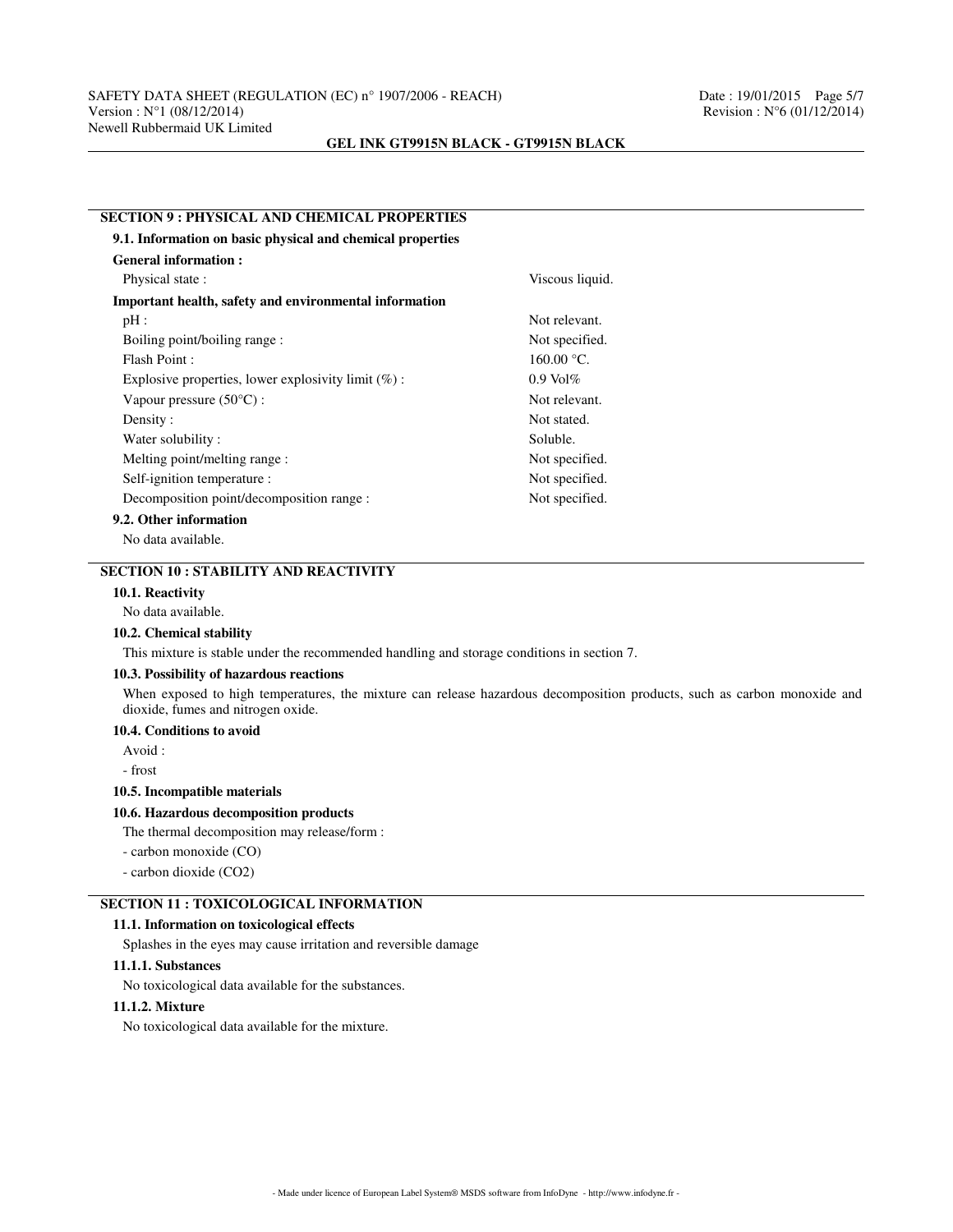## **SECTION 12 : ECOLOGICAL INFORMATION**

# **12.1. Toxicity**

## **12.1.2. Mixtures**

No aquatic toxicity data available for the mixture.

#### **12.2. Persistence and degradability**

No data available.

#### **12.3. Bioaccumulative potential**

No data available.

# **12.4. Mobility in soil**

No data available.

#### **12.5. Results of PBT and vPvB assessment**

No data available.

## **12.6. Other adverse effects**

No data available.

#### **German regulations concerning the classification of hazards for water (WGK) :**

WGK 2 (VwVwS vom 27/07/2005, KBws) : Hazardous for water.

# **SECTION 13 : DISPOSAL CONSIDERATIONS**

Proper waste management of the mixture and/or its container must be determined in accordance with Directive 2008/98/EC.

## **13.1. Waste treatment methods**

Do not pour into drains or waterways.

## **Waste :**

Waste management is carried out without endangering human health, without harming the environment and, in particular without risk to water, air, soil, plants or animals.

Recycle or dispose of waste in compliance with current legislation, preferably via a certified collector or company.

Do not contaminate the ground or water with waste, do not dispose of waste into the environment.

## **Soiled packaging :**

Empty container completely. Keep label(s) on container.

Give to a certified disposal contractor.

## **Codes of wastes (Decision 2001/573/EC, Directive 2006/12/EEC, Directive 94/31/EEC on hazardous waste) :**

08 01 13 \* sludges from paint or varnish containing organic solvents or other dangerous substances

# **SECTION 14 : TRANSPORT INFORMATION**

#### Exempt from transport classification and labelling.

Transport product in compliance with provisions of the ADR for road, RID for rail, IMDG for sea and ICAO/IATA for air transport (ADR 2013 - IMDG 2012 - ICAO/IATA 2014).

# **SECTION 15 : REGULATORY INFORMATION**

#### **15.1. Safety, health and environmental regulations/legislation specific for the substance or mixture**

## **- Classification and labelling information included in section 2:**

The following regulations have been used:

- Directive 67/548/EEC and its adaptations
- Directive 1999/45/EC and its adaptations
- EU Regulation No. 1272/2008 amended by EU Regulation No. 487/2013.